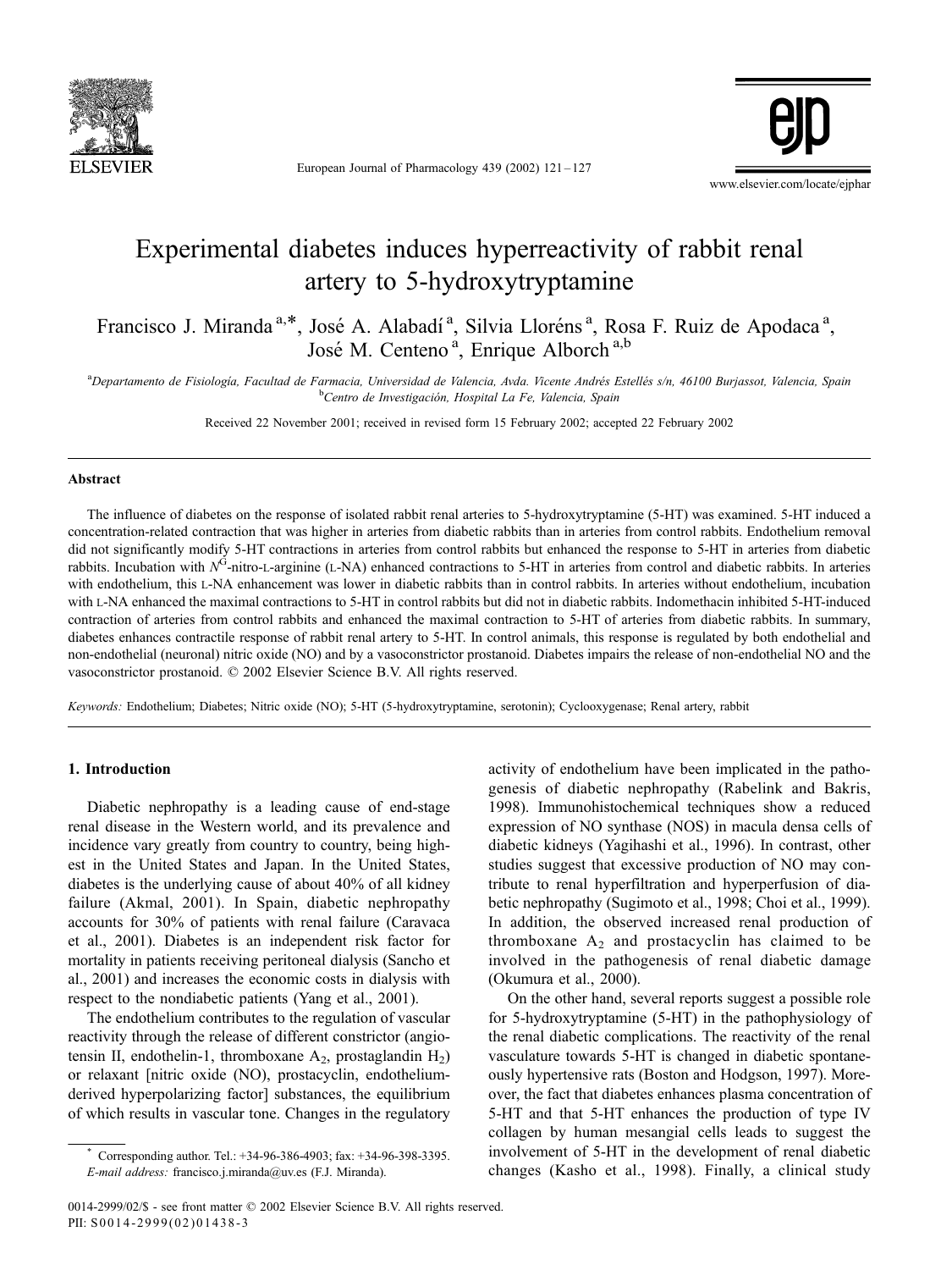achieved in non-insulin-dependent diabetes mellitus patients suggests the potential benefits of the use of the  $5-HT<sub>2</sub>$ receptor antagonist sarpogrelate in the treatment of diabetic nephropathy (Ogawa et al., 1999).

We have recently described that experimental diabetes induces changes in endothelial-mediated relaxant responses of rabbit renal (Alabadı´ et al., 2001) and carotid (Miranda et al., 2000a) arteries. In addition, we have also reported that diabetes enhances the sensitivity of the rabbit carotid artery to 5-HT (Miranda et al., 2000b). The aim of the present study was to analyse diabetes-induced changes in the reactivity of the renal artery to 5-HT, including the study of the mechanisms that regulate this response. To do this, we studied the influence of alloxan-induced diabetes on modulatory mechanisms of the constrictor response of rabbit renal artery to 5-HT.

#### 2. Methods

Thirty-eight male New Zealand white rabbits were used in the present study. Animals were randomly divided into two experimental groups: 20 in the control group and 18 destined for induction of experimental diabetes. Housing conditions and experimental procedures were in accordance with the European Union regulations on the use of animal for scientific purposes (86/609/EEC, Article 5, Appendix II) and promulgated by Spanish legislation on March 14, 1988 (R.D. 223/1988).

#### 2.1. Induction of diabetes and control animals

For induction of experimental diabetes, rabbits weighing  $2.0 - 3.2$  kg were sedated with intramuscular 40 mg of ketamine (Ketolar<sup>®</sup>). Diabetes was induced by injecting alloxan (100 mg·kg<sup>-1</sup>) into the lateral ear vein. To prevent hypoglycaemia, 10 ml of glucose 5% was injected (i.v.) after the alloxan and drinking water was supplemented with 10% glucose for the first 24 h after the alloxan injection. Thereafter, the animals were maintained on tap water and regular food ad libitum for 6 weeks. A second group of rabbits (2.1 – 3.0 kg) was maintained under the same conditions for the same time period to serve as age-matched controls (henceforth ''control rabbits''). Diabetic rabbits showed a marked increase in serum glucose and a failure to increase their body weight when compared with control rabbits. Table 1 shows the mean values of body weight and glycaemia before and 6 weeks after diabetes induction for the rabbits in the diabetic group and for the rabbits in the control group.

## 2.2. Isometric tension recording

Six weeks after diabetes induction, the diabetic and the age-matched control rabbits were anaesthetised with sodium thiopental (sodium pentothal, 2% i.v.) and killed by injection of potassium chloride (10 mEq, 0.5 ml·kg  $^{-1}$ , i.v.). The renal

| Table 1 |  |                                                                     |  |  |  |
|---------|--|---------------------------------------------------------------------|--|--|--|
|         |  | Values of body weight and glycaemia in control and diabetic rabbits |  |  |  |

|                  | Body weight (kg)        | Glycaemia (mM)       | n  |
|------------------|-------------------------|----------------------|----|
| Control rabbits  |                         |                      |    |
| Initial time     | $2.56 + 0.09$           | $5.9 + 0.2$          | 20 |
| 6 weeks after    | $3.58 + 0.07$           | $6.0 + 0.2$          | 20 |
| Diabetic rabbits |                         |                      |    |
| Initial time     | $2.60 + 0.09$           | $6.0 + 0.2$          | 18 |
| 6 weeks after    | $3.01 \pm 0.07^{\rm a}$ | $20.7 + 1.3^{\rm a}$ | 18 |
|                  |                         |                      |    |

Results are means  $\pm$  S.E.M.<br><sup>a</sup> Significantly different from corresponding value in control rabbits,  $p < 0.05$ .

arteries were dissected free and cut into cylindrical segments measuring  $3-4$  mm in length. Each segment was prepared for isometric tension recording in an organ bath. Two stainless steel L-shaped pins (diameter,  $125 \mu m$ ) were introduced through the arterial lumen. One pin was fixed to the organ bath wall and the other pin was connected to a strain gauge for isometric tension recording. The organ bath contained 5 ml of Ringer –Locke solution that was bubbled continuously with 95%  $O_2$  and 5%  $CO_2$  to provide a pH of 7.3–7.4. Temperature was kept at 37  $^{\circ}$ C. A resting tension of 2 g was applied to the arterial segments, and they were allowed to equilibrate for a period of 60 – 90 min before the experiments were started. Tension was readjusted when necessary and the bath fluid was changed every 15 min. After this period of equilibration, the reactivity of the arterial segments was checked by depolarisation with 50 mM KCl.

#### 2.3. Concentration–response curves of 5-HT

The experiments were carried out with renal arteries from both control and diabetic rabbits. Concentration – response curves for 5-HT ( $10^{-8}$ –3  $\times$   $10^{-6}$  M) were obtained by its cumulative addition to the organ bath. To assess the influence of the endothelium on the effect of 5-HT, concentration – response curves were obtained with arteries from which the endothelium had been removed by rubbing the intimal surface with a scored stainless steel rod (rubbed arteries). The absence of endothelium was examined by silver staining (Caplan and Schwartz, 1973). To assess the participation of NO in the response of renal arteries to 5-HT, the concentration – response curves for this amine were obtained after the incubation (20 min) of the unrubbed arteries with the inhibitor of NOS  $N<sup>G</sup>$ -nitro-L-arginine (L-NA,  $10^{-4}$  M). Moreover, concentration–response curves for 5-HT were obtained in rubbed arteries preincubated (20 min) with  $10^{-4}$  M L-NA. The possibility that some arachidonic acid derivative could modulate the arterial response to 5-HT was examined by obtaining concentration – response curves for 5-HT after incubation (20 min) of the unrubbed arteries with indomethacin  $(10^{-5}$  M), an inhibitor of cyclooxygenase. Finally, we also obtained concentration – response curves for 5-HT in the presence of both L-NA  $(10^{-4} \text{ M})$  and indomethacin  $(10^{-5} \text{ M})$ .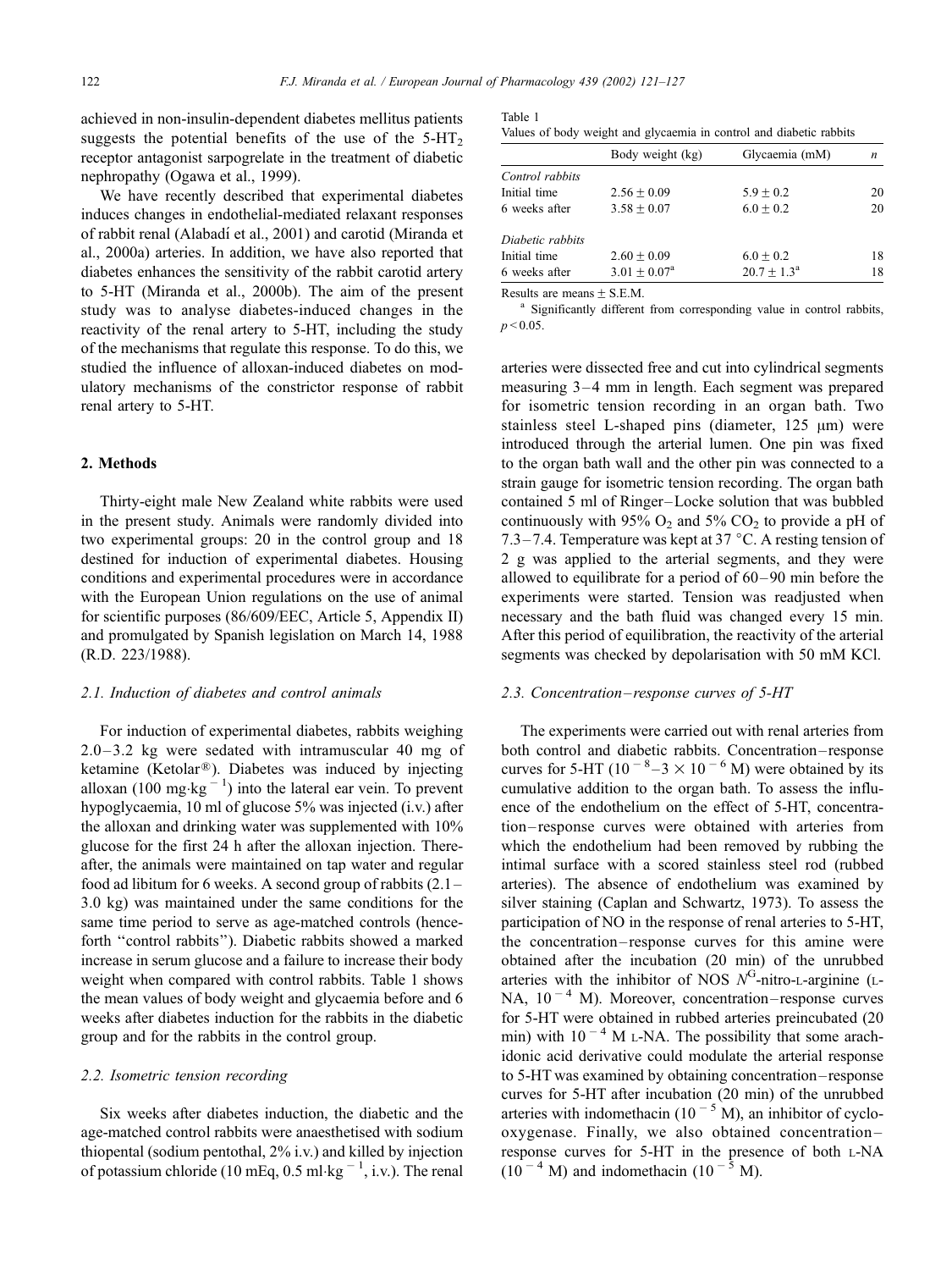means  $\pm$  S.E.M.

#### 2.4. Drugs and solutions

Alloxan, 5-HT and indomethacin were obtained from Sigma and L-NA from Peptide Institute. Alloxan was dissolved in saline solution. 5-HT and L-NA were dissolved in twice-distilled water and diluted in saline solution; the L-NA solution required sonication to dissolve completely. Indomethacin was dissolved in ethanol and diluted in saline solution. The composition of the Ringer-Locke solution was (mM): NaCl, 120; KCl, 5.4; CaCl<sub>2</sub>, 2.2; MgCl<sub>2</sub>, 1.0; NaHCO $_3$ , 25; and glucose, 5.6. To prepare the KCl-depolarising solution, NaCl was replaced by an equimolar amount of KCl in the normal Ringer –Locke solution.

#### 2.5. Statistical analysis

Comparisons of body weight and glycaemia between control and diabetic rabbits were made by using unpaired Student's t-test. 5-HT-induced contractions are expressed as a percentage of the previous depolarisation induced by 50 mM KCl. For each concentration-response curve, the maximum effect  $(E_{\text{max}})$  and the concentration of 5-HT that produced half of  $E_{\text{max}}$  (EC<sub>50</sub>) were calculated. Maximum effects are expressed as means  $\pm$  standard error of the mean  $(S.E.M.)$  and  $EC_{50}$  as the geometric mean with its confidence limits (95%) for repeated experiments. Statistical comparisons of  $E_{\text{max}}$  and  $-\log EC_{50}$  (p $D_2$ ) values between arteries from control and diabetic rabbits receiving the same experimental treatment were achieved by using unpaired Student's *t*-test. Comparisons between the values of  $E_{\text{max}}$ and  $pD_2$  of the concentration–response curves for 5-HT obtained with the different treatments in the arteries from the control rabbits were made using analysis of variance (ANOVA) followed by the Newman –Keuls test. The same tests were used to compare  $E_{\text{max}}$  and  $pD_2$  values of the curves obtained with the different treatments in the arteries from diabetic rabbits. A probability value of less than 5% was considered significant.

## 3. Results

Exposure of arterial segments from control rabbits to 50 mM KCl induced a contractile response (8187  $\pm$  1057 mg) that was not significantly different from that obtained in renal arterial segments from diabetic rabbits (8092  $\pm$  1133 mg).

5-HT  $(10^{-8}-3 \times 10^{-6}$  M) induced concentrationrelated contractions of the renal artery from either control or diabetic rabbits (Fig. 1). The maximal contraction obtained was significantly higher in arteries from diabetic rabbits with respect to that obtained in arteries from control rabbits, without significant differences between  $EC_{50}$  values (Table 2).

In arteries from control rabbits, mechanical removal of the endothelium did not significantly modify the  $E_{\text{max}}$  nor  $EC_{50}$ values of the concentration – response curve to 5-HT (Fig. 1; Table 2). In arteries from diabetic rabbits, mechanical

 $5,5$ 5-HT (-log M) Fig. 1. Concentration – response contractile curves for 5-HT in renal arteries isolated from control (open symbols) and diabetic (solid symbols) rabbits in arteries with (circles) and without (squares) endothelium. Values represent

removal of the endothelium displaced to the left and strongly enhanced the  $E_{\text{max}}$  value of the concentration–response curve for 5-HT (Fig. 1; Table 2), being the maximal contraction significantly higher with respect to that obtained in rubbed arteries from control rabbits (Table 2).

In arteries with endothelium, incubation with L-NA  $(10^{-4}$  M) enhanced the contractions induced by 5-HT in arterial segments from either control or diabetic rabbits, without significant differences between  $EC_{50}$  values (Fig. 2; Table 2). The maximal contraction to 5-HT in L-NA-treated arteries from diabetic animals was significantly lower than that obtained in arterial segments from control rabbits (Fig. 2; Table 2).

In arteries from control animals, the  $E_{\text{max}}$  value to 5-HT of L-NA-treated arterial segments was also significantly higher with respect to that obtained in rubbed arteries (Table 2). In arteries from diabetic rabbits, the contractile response induced by 5-HT in the presence of L-NA was not significantly different with respect to that obtained in rubbed arteries (Table 2).

In  $L-NA-$  (10<sup>-4</sup> M) pretreated rubbed renal arteries isolated from control rabbits, 5-HT induced a concentration-dependent contraction with an  $EC_{50}$  significantly lower than that obtained in control arteries, and a maximal contraction significantly higher with respect to both control and rubbed arteries but significantly lower with respect to L-NA unrubbed arteries (Fig. 2; Table 2).

In arteries from diabetic rabbits, incubation of rubbed segments with  $L-NA$  (10<sup>-4</sup> M) induced a significant enhancement of the contractile response to 5-HT with respect to their corresponding control, without significant differences with respect to either rubbed or L-NA-treated arterial segments (Fig. 2; Table 2). The contractile response induced by

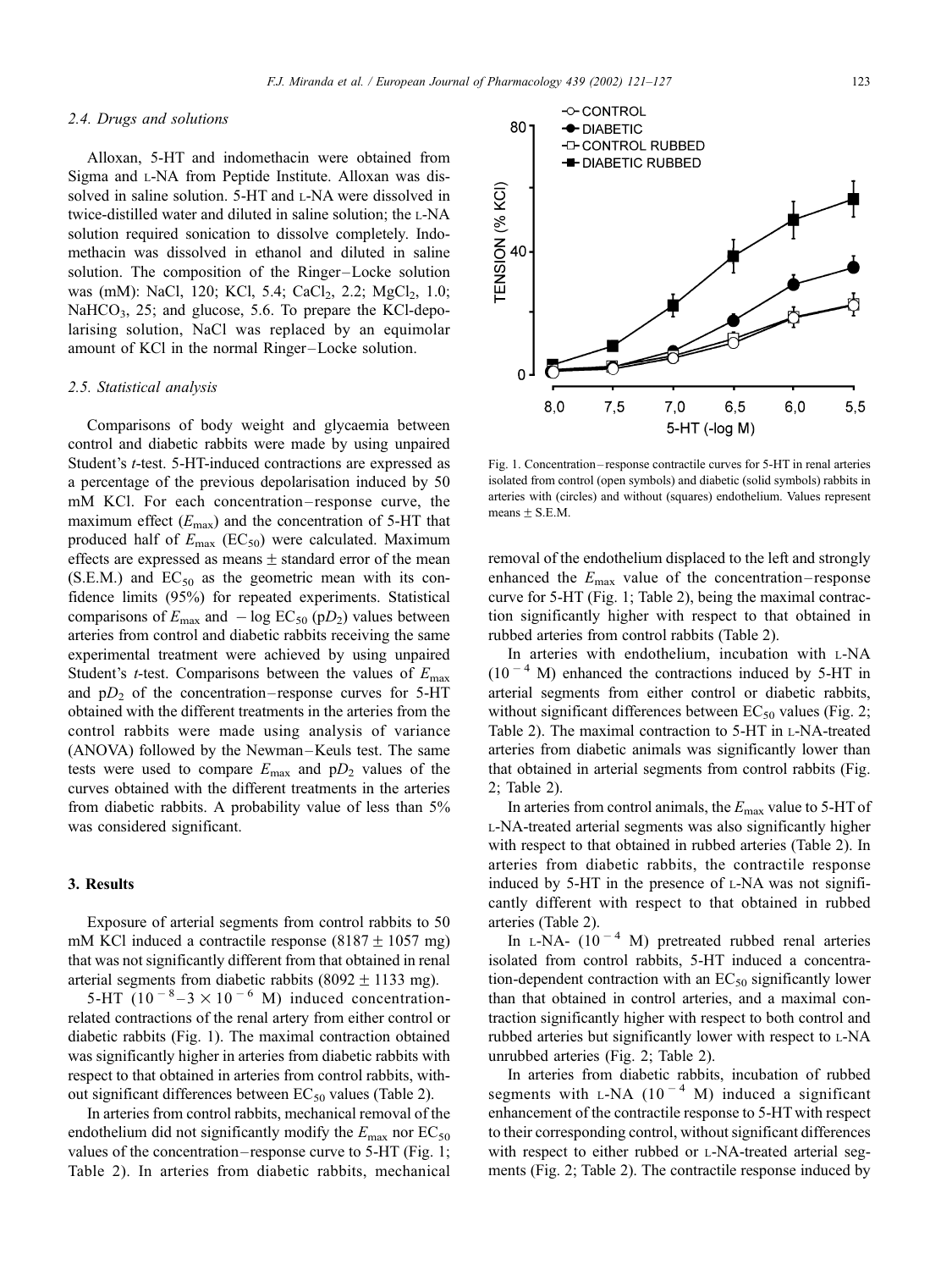Table 2  $EC_{50}$  and maximum effect ( $E_{\text{max}}$ ) values for concentration–response curves to 5-hydroxytryptamine in rabbit renal artery

| Control rabbits           | $EC_{50}$ ( $\times$ 10 <sup>-7</sup> M) | $E_{\text{max}}$ (%) | n  |
|---------------------------|------------------------------------------|----------------------|----|
| Control                   | $3.4(3.1-3.7)$                           | $22 + 3$             | 23 |
| Rubbed                    | $2.7(2.3-3.1)$                           | $22 + 4$             | 21 |
| L-NA $10^{-4}$ M          | $2.6(2.2-2.9)$                           | $69 + 7^{a,b}$       | 12 |
| Rubbed + L-NA $10^{-4}$ M | $1.7 (1.4 - 2.2)^a$                      | $39 \pm 11^{a,b,c}$  | 6  |
| Indomethacin $10^{-5}$ M  | 4.1 $(3.6-4.6)$                          | $9 + 2^{a,b,c}$      | 15 |
| L-NA $10^{-4}$ M +        | $2.6(2.2-2.9)$                           | $50 + 5^{a,b,c,d}$   | 10 |
| indomethacin $10^{-5}$ M  |                                          |                      |    |
| Diabetic rabbits          | $EC_{50}$ ( $\times$ 10 <sup>-7</sup> M) | $E_{\text{max}}$ (%) | n  |
| Control                   | $3.2(2.9-3.5)$                           | $34 + 4^e$           | 20 |
| Rubbed                    | $1.9$ $(1.7-2.2)^{a}$                    | $56 \pm 6^{a,e}$     | 19 |
| L-NA $10^{-4}$ M          | $2.8(2.5-3.1)$                           | $48 + 4^{a,e}$       | 15 |
| Rubbed + L-NA $10^{-4}$ M | $2.7(2.5-2.9)$                           | $52 + 9^a$           | 12 |
| Indomethacin $10^{-5}$ M  | 2.6 $(2.1-3.2)^e$                        | $52 \pm 4^{a,e}$     | 7  |
| L-NA $10^{-4}$ M +        | $1.9(1.5-2.6)$                           | $50 + 7$             | 9  |
| indomethacin $10^{-5}$ M  |                                          |                      |    |

 $E_{\text{max}}$  values are expressed as a percentage of a previous depolarisation with KCl 50 mM. EC<sub>50</sub> values are means and confidence limits;  $E_{\text{max}}$  values are means  $\pm$  S.E.M.; *n*: number of arterial segments.<br><sup>a</sup> Significantly different from corresponding control value, *p* < 0.05.<br><sup>b</sup> Significantly different from corresponding rubbed value, *p* < 0.05.

 $\degree$  Significantly different from corresponding L-NA 10<sup>-4</sup> M value,

 $p$  < 0.05.<br>d Significantly different from corresponding indomethacin 10<sup>-5</sup> M

value,  $p < 0.05$ .<br>
<sup>e</sup> Significantly different from corresponding value in control rabbits,  $p < 0.05$ .

5-HT in rubbed arteries preincubated with L-NA from diabetic animals was not significantly different with respect to the contraction obtained in arteries with the same experimental treatment from control rabbits (Table 2).



Fig. 2. Concentration – response contractile curves for 5-HT in renal arteries isolated from control (open symbols) and diabetic (solid symbols) rabbits in different experimental conditions: control (circles), incubated with L-NA  $10^{-4}$  M (triangles), and both rubbed and incubated with L-NA  $10^{-4}$  M (diamonds). Values represent means  $\pm$  S.E.M.



Fig. 3. Concentration – response contractile curves for 5-HT in renal arteries isolated from control (open symbols) and diabetic (solid symbols) rabbits in different experimental conditions: control (circles), incubated with indomethacin  $10^{-5}$  M (squares), and incubated with both L-NA  $10^{-4}$  M and indomethacin 10<sup>-5</sup> M (triangles). Values represent means  $\pm$  S.E.M.

In arteries from control rabbits, pretreatment of arterial segments with indomethacin  $(10^{-5} \text{ M})$  significantly inhibited the  $E_{\text{max}}$  of the concentration–response contractile curve for 5-HT, without affecting the  $EC_{50}$  value (Fig. 3; Table 2). In the presence of both L-NA  $(10^{-4}$  M) and indomethacin (10<sup> $-5$ </sup> M), the concentration–response curve for 5-HT exhibited an  $E_{\text{max}}$  significantly higher than that obtained both in control and indomethacin-treated arteries and significantly lower than that obtained in L-NA-treated arteries, without significant differences between  $EC_{50}$  values (Fig. 3; Table 2).

In arteries from diabetic rabbits, incubation with indomethacin  $(10^{-5}$  M) significantly enhanced the maximal contraction to 5-HT (Fig. 3; Table 2). The  $E_{\text{max}}$  and  $EC_{50}$ values of the concentration – response curve for 5-HT obtained in the presence of both L-NA  $(10^{-4}$  M) and indomethacin (10<sup>-5</sup> M) were not significantly different with respect to the other experimental situations in diabetic rabbits (Fig. 3; Table 2).

## 4. Discussion

In this work, we have studied the influence of alloxaninduced diabetes on the modulatory mechanisms of rabbit renal arterial constrictor response to 5-HT. To do this, we have used an experimental model of chemical diabetes in the rabbit. The diabetogenic agent used was alloxan. This drug induces in the animal a syndrome resembling type-I diabetes mellitus, characterised by hyperglycaemia, hypercholesterolemia, glycosuria and raised levels of glycosylated hemoglobin in erythrocytes (Agrawal et al., 1987), and it is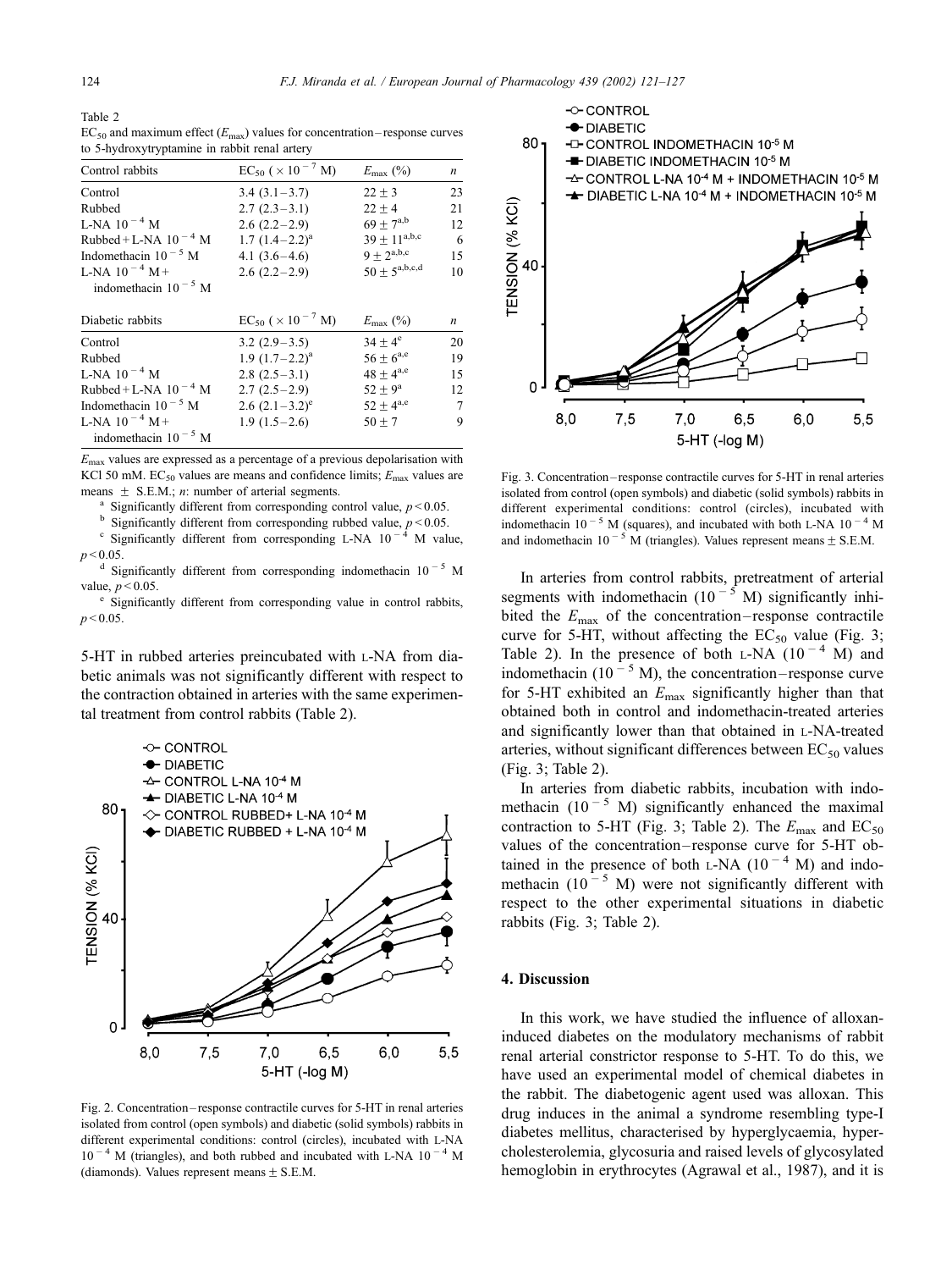accepted as a valid experimental model of diabetes in the rabbit (Oztürk et al., 1996).

The present results show that 5-HT contracted renal arteries isolated from control and diabetic rabbits. In arteries from diabetic rabbits, this contraction was higher than that obtained in arteries from control animals. This would be in agreement with the diabetes enhancement of the pressor response to 5-HT in pulmonary circulation (El Kashef, 1996) and the enhanced sensitivity of basilar (Van Buren et al., 1998) and carotid (Miranda et al., 2000b) artery to 5- HT observed in diabetic animals. Diabetes also enhances the renal vasoconstrictor effect of adenosine (Pflueger et al., 1999). In contrast, other studies describe that diabetes reduces the contractile response of the rat aorta to 5-HT (James et al., 1994; James and Hodgson, 1997).

In arteries from control rabbits, the mechanical removal of the endothelium did not significantly modify the concentration – response curve to 5-HT. This result is in accordance with studies showing that the contractile responses to 5-HT of bovine anterior ciliary artery (Buckley et al., 1998) and human deferential artery (Medina et al., 1996) were unaffected by removal of the endothelium. However, it has been observed that the endothelium partially counteracts the contractile response to 5-HT in goat middle cerebral artery (Miranda et al., 1993), rabbit saphenous vein (Valentin et al., 1996), human uterine artery (Karlsson et al., 1998) and rabbit carotid artery (Miranda et al., 2000b). The present result would suggest either that the endothelium does not modulate the contractile response of the renal artery to 5-HT or, more probably, that there is equilibrium between endothelium-released vasodilators and vasoconstrictors. In contrast, in arterial segments from diabetic animals, the removal of the endothelium induced an enhancement of the 5-HTinduced contraction. This result shows that the endothelium inhibits the 5-HT-induced contraction of renal arteries from diabetic rabbits. Diabetes enhances the inhibitory activity of the endothelium on 5-HT-induced contractions in rabbit carotid artery (Miranda et al., 2000b). Diabetes also enhances the endothelium-dependent relaxations to histamine (White and Carrier, 1986) and to acetylcholine (Bhardwaj and Moore, 1988; Pieper, 1999; Alabadı´ et al., 2001). In addition, the fact that in diabetic arteries without endothelium the 5-HT-induced contraction was higher than that obtained in control rabbits would suggest the existence of a diabetes-induced hyperreactivity of the renal arterial smooth muscle to 5-HT that would be partially deadened by the enhanced modulatory activity of the endothelium.

We have investigated the participation of NO in the modulatory action of the endothelium in the 5-HT-induced response of renal artery from either control or diabetic rabbits. NO is synthesised from the amino acid L-arginine by the  $Ca<sup>2+</sup>$ -dependent enzyme NOS. There are three isoenzymes of NOS (Moncada et al., 1997): two constitutive isoforms, endothelial (eNOS) and neuronal (nNOS), and one inducible (iNOS). Incubation of renal arteries from either control or diabetic rabbits with the inhibitor of the constitutive NOS L- NA significantly enhanced the contractile response of arterial segments to 5-HT. This indicates that in the presence of 5-HT, renal arterial endothelium releases NO that partially counteracts the contractile response to this amine. This is in agreement with data obtained in cerebral (Miranda et al., 1993), pulmonary (Shi et al., 1998) and carotid (Miranda et al., 2000b) arteries. The maximal contraction induced by 5-HT in the presence of L-NA was significantly lower in renal arteries from diabetic rabbits than in those from control rabbits, thus suggesting that NO was less effective at inhibiting diabetic than control arteries, indicating a lower modulatory role of NO in the diabetic state. Previously, we have reported that the arterial response induced by the NO donor sodium nitroprusside is similar in renal arteries from control and diabetic rabbits, thus indicating that the sensitivity of smooth muscle cells of renal arteries to NO is not altered in our diabetic rabbits (Alabadí et al., 2001).

In arteries from control rabbits, the 5-HT-induced contraction in rubbed arterial segments preincubated with L-NA was significantly higher than that obtained in rubbed arteries in the absence of the inhibitor. This would suggest that NO is released from a non-endothelial (neuronal) NO source as well as from endothelium in response to 5-HT, in a similar way as described in the responses of the goat middle cerebral artery to 5-HT (Miranda et al., 1996) and endothelin-1 (Alabadí et al., 1997). In carotid and cerebral arteries, vasodilator perivascular nerves that synthesise and release NO by means of nNOS have been identified (Tomimoto et al., 1994; Ignacio et al., 1997). NO derived from nNOS plays a role in the control of systemic and renal hemodynamics in the rat (Komers et al., 2000a,b). Therefore, this nitric oxidergic perivascular nerve source might be the responsible of the endothelium-independent modulatory mechanisms described above in the response of the rabbit renal artery to 5-HT. The absence, in diabetic rabbits, of significant differences between the contractions to 5-HT in rubbed arteries without L-NA and rubbed arteries preincubated with L-NA suggests an impairment of the non-endothelial source of NO in diabetes. This impairment could be, at least partially, responsible of the hyperreactivity of the renal artery to 5-HT in diabetes. A defective NO-dependent renal vasodilation is responsible of the increased vasoconstrictor sensitivity of the diabetic renal vasculature to adenosine (Pflueger et al., 1999). Diabetes is associated with a reduction of nNOS activity in retinal vasculature (Roufail et al., 1998), skeletal muscle (Perreault et al., 2000), mesenteric artery (Ferrer et al., 2000) and penile tissue (Cellek et al., 1999) of the streptozotocin-induced diabetic rats. In contrast, an increased activity of the nNOS pathway has been suggested to play a role in the pathogenesis of diabetic renal hemodynamic changes in the rat (Komers et al., 2000a,b).

In control rabbits, the maximal contraction induced by 5- HT in L-NA-treated unrubbed arteries was significantly higher than that obtained in rubbed arteries preincubated with the inhibitor. This result suggests that, in control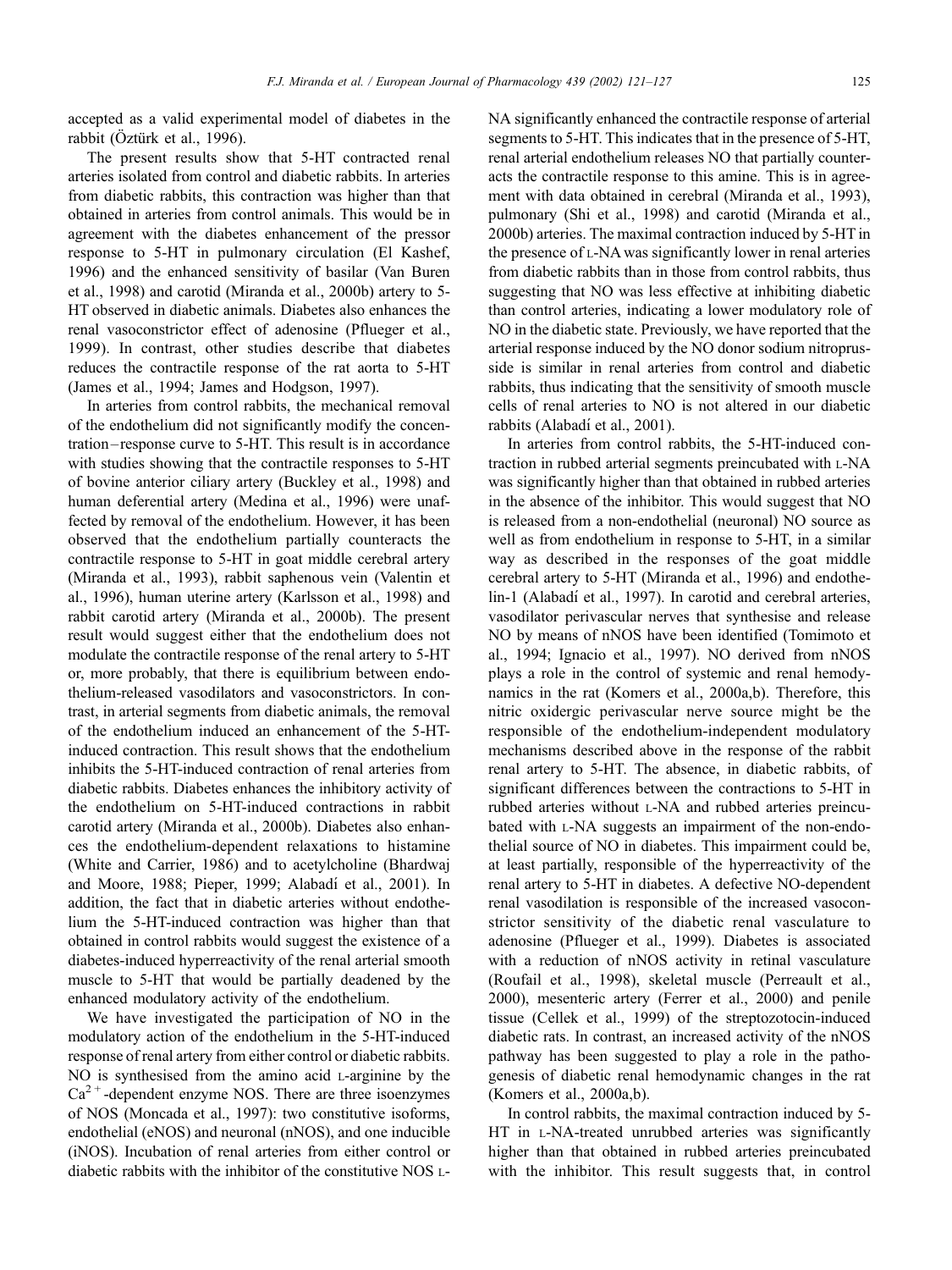animals, endothelium modulates renal arterial response to 5- HT through the release of both NO and a vasoconstrictor. When NO synthesis had been inhibited but not that of the vasoconstrictor (unrubbed arteries incubated with L-NA), the maximal tension reached was higher with respect to contraction obtained in L-NA-treated rubbed arteries, in which both NO and the vasoconstrictor had been removed. Moreover, the inhibitor of the enzyme cyclooxygenase indomethacin (Moncada and Vane, 1979) significantly inhibited the contraction induced by 5-HT, thus suggesting the prostanoid nature of the endothelial vasoconstrictor (i.e. thromboxane  $A_2$ ). A similar result has been obtained in human umbilical artery (De Moraes et al., 1997; Mathias et al., 1997), guinea-pigs pulmonary veins (Shi et al., 1998) and rabbit carotid artery (Miranda et al., 2000b).

In contrast with results obtained in arteries from control rabbits, in diabetic rubbed renal arteries incubated with L-NA, the contraction induced by 5-HT was not significantly different from that obtained with each of these two treatments (removal of endothelium and incubation with L-NA) by separate. This would suggest that diabetes impairs the participation of the endothelial vasoconstrictor prostanoid. Moreover, the incubation of diabetic arterial segments with indomethacin enhanced the contractile response to 5-HT, thus suggesting that the endothelial arachidonic acid derivative of the cyclooxygenase via in diabetic arteries has vasodilator influence (probably prostacyclin). Our results are in agreement with the decreased activity of vasoconstrictor prostanoids (Makino and Kamata, 1998; Miranda et al., 2000a,b) and the enhanced activity of vasodilator prostanoids (Okumura et al., 2000; Alabadí et al., 2001) that have been reported in diabetes. It could be hypothesised that, in the experimental conditions of the present study, the absence of the vasoconstrictor prostanoid would be the expression of a compensatory mechanism addressed to minimise the deleterious consequences of both the hyperreactivity of renal artery to 5-HT and the defective participation of NO.

In conclusion, diabetes enhances contractile response of rabbit renal artery to 5-HT. In control animals, this response is regulated by both endothelial and non-endothelial (neuronal) NO and by a vasoconstrictor prostanoid. Diabetes impairs the release of non-endothelial NO and the vasoconstrictor prostanoid.

# Acknowledgements

The authors are grateful to Salvador Banacloche for his technical assistance.

## References

- Agrawal, D.K., Bhimji, S., Mcneill, J.H., 1987. Effect of chronic experimental diabetes on vascular smooth muscle function in rabbit carotid artery. J. Cardiovasc. Pharmacol. 9, 584 – 593.
- Akmal, M., 2001. Hemodialysis in diabetic patients. Am. J. Kidney Dis. 38 (Suppl. 1), S195 – S199.
- Alabadı´, J.A., Torregrosa, G., Miranda, F.J., Salom, J.B., Centeno, J.M., Alborch, E., 1997. Impairment of the modulatory role of nitric oxide on the endothelin-1-elicited contraction of cerebral arteries: a pathogenetic factor in cerebral vasospasm after subarachnoid hemorrhage? Neurosurgery 41, 245-253.
- Alabadí, J.A., Miranda, F.J., Lloréns, S., Ruiz de Apodaca, R.F., Centeno, J.M., Alborch, E., 2001. Diabetes potentiates acetylcholine-induced relaxation in rabbit renal arteries. Eur. J. Pharmacol. 415, 225 – 232.
- Bhardwaj, R., Moore, P.K., 1988. Increased vasodilator response to acetylcholine of renal blood vessels from diabetic rats. J. Pharm. Pharmacol. 40, 739 – 742.
- Boston, P.C., Hodgson, W.C., 1997. Changes in the reactivity towards 5 hydroxytryptamine in the renal vasculature of the diabetic spontaneously hypertensive rat. J. Hypertens. 15, 769 – 774.
- Buckley, C.H., Hadoke, P.W., O'Brien, C.J., 1998. Role of the endothelium in modulating functional responses of isolated bovine anterior ciliary arteries to vasoconstrictor agonists. Br. J. Ophthalmol. 82, 826 – 829.
- Caplan, B.A., Schwartz, C.J., 1973. Increased endothelial cell turnover in areas of in vivo Evans Blue uptake in the pig aorta. Atherosclerosis 17,  $401 - 417$
- Caravaca, F., Arrobas, M., Pizarro, J.L., Cancho, B., Cubero, J.J., Espárrago, J.F., García, M.C., Sanchez-Casado, E., 2001. Predictors of early death during dialysis. Nefrologia 21, 274-282.
- Cellek, S., Rodrigo, J., Lobos, E., Fernández, P., Serrano, J., Moncada, S., 1999. Selective nitrergic neurodegeneration in diabetes mellitus — a nitric oxide-dependent phenomenon. Br. J. Pharmacol. 128, 1804 – 1812.
- Choi, K.C., Lee, S.C., Kim, S.W., Kim, N.H., Lee, J.U., Kang, Y.J., 1999. Role of nitric oxide in the pathogenesis of diabetic nephropathy in streptozotocin-induced diabetic rats. Korean J. Intern. Med. 14, 32 – 41.
- De Moraes, S., Cavalcante, M.T., Carvalho, J.C., Mathias, R.S., 1997. Endogenous thromboxane  $A_2$  does not contribute to the contractile response of human umbilical artery strips to 5-hydroxytryptamine. Gen. Pharmacol. 29, 783-787.
- El Kashef, H., 1996. Hyperglycemia increased the responsiveness of isolated rabbit's pulmonary arterial rings to serotonin. Pharmacology 53,  $151 - 159$
- Ferrer, M., Marín, J., Balfagón, G., 2000. Diabetes alters neuronal nitric oxide release from rat mesenteric arteries. Role of protein kinase C. Life Sci. 66, 337 – 345.
- Ignacio, C.S., Curling, P.E., Childres, W.F. , Brian Jr., R.M., 1997. Nitric oxide-synthesizing perivascular nerves in the rat middle cerebral artery. Am. J. Physiol. 273, R661 –R668.
- James, G.M., Hodgson, W.C., 1997. A role for protein kinase C in attenuated response to 5-hydroxytryptamine in aortas from streptozotocindiabetic rats. Eur. J. Pharmacol. 322, 55-58.
- James, G.M., Hodgson, W.C., Davis, E.A., Haynes, J.M., 1994. Attenuated 5-hydroxytryptamine receptor-mediated responses in aortae from streptozotocin-induced diabetic rats. Br. J. Pharmacol. 111, 370-376.
- Karlsson, C., Bodelsson, G., Bodelsson, M., Stjernquist, M., 1998. Endothelium-derived prostanoids reduce 5-hydroxytryptamine-induced contraction in the human uterine artery. Hum. Reprod. 13, 1947 – 1951.
- Kasho, M., Sakai, M., Sasahara, T., Anami, Y., Matsumura, T., Takemura, T., Matsuda, H., Kobori, S., Shichiri, M., 1998. Serotonin enhances the production of type IV collagen by human mesangial cells. Kidney Int. 54, 1083 – 1092.
- Komers, R., Lindsley, J.N., Oyama, T.T., Allison, K.M., Anderson, S., 2000a. Role of neuronal nitric oxide synthase (NOS1) in the pathogenesis of renal hemodynamic changes in diabetes. Am. J. Physiol. 279, F573 – F583.
- Komers, R., Oyama, T.T., Chapman, J.G., Allison, K.M., Anderson, S., 2000b. Effects of systemic inhibition of neuronal nitric oxide synthase in diabetic rats. Hypertension 35, 655 – 661.
- Makino, A., Kamata, K., 1998. Possible modulation by endothelin-1, nitric oxide, prostaglandin  $I_2$  and thromboxane  $A_2$  of vasoconstriction induced by an alpha-agonist in mesenteric arterial bed from diabetic rats. Diabetologia 41, 1410-1418.